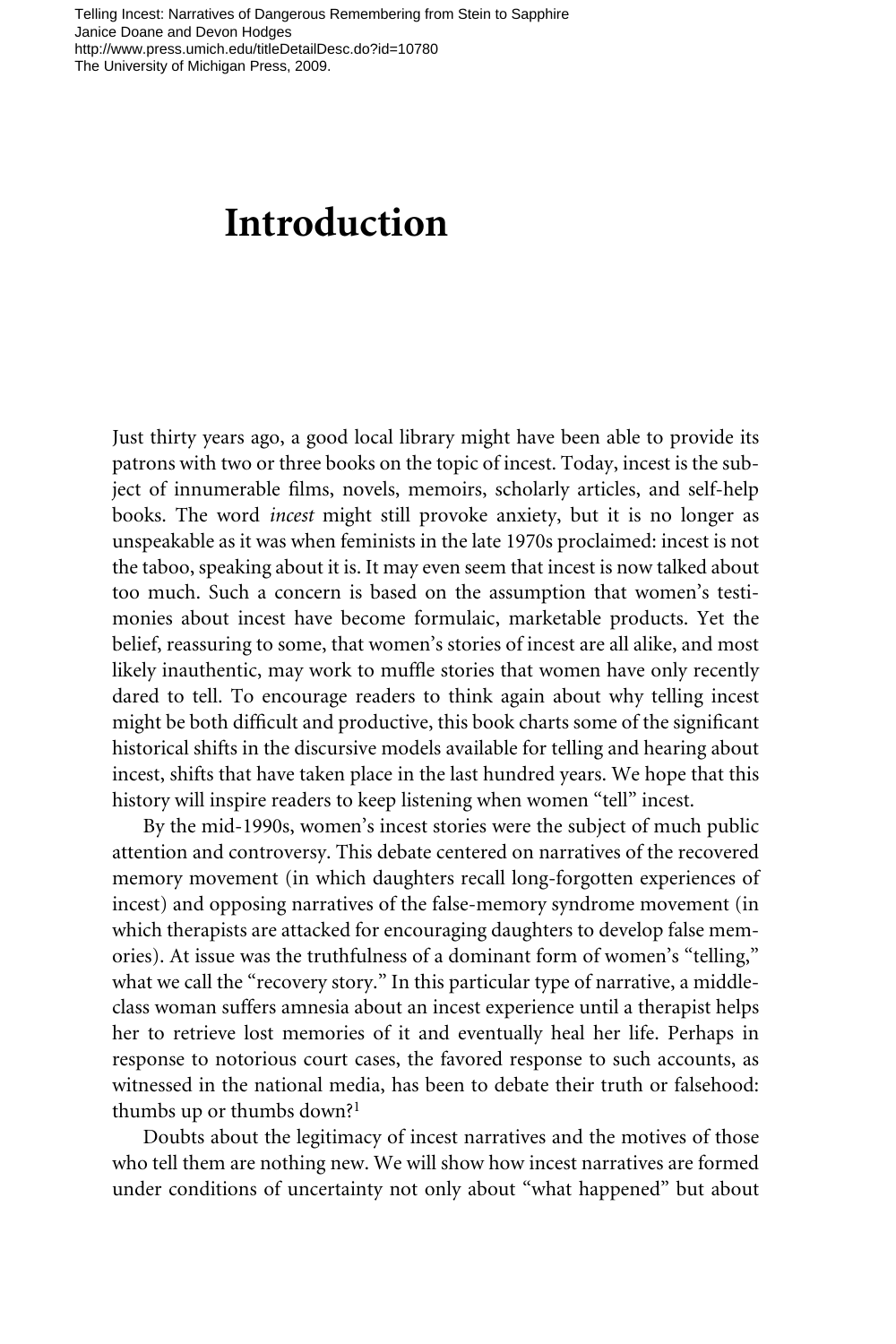2 Telling Incest Telling Incest: Narratives of Dangerous Remembering from Stein to Sapphire Janice Doane and Devon Hodges http://www.press.umich.edu/titleDetailDesc.do?id=10780 The University of Michigan Press, 2009.

> who will listen. In our view, questions about the truth and falsehood of incest stories have tended to limit understanding of the pressures shaping these narratives. We also need to ask: why does an incest narrative inspire particular forms of resistance or acknowledgment? How have forms for telling incest changed? Under what conditions does a model for telling become dominant?

> *Telling Incest* emphasizes clusters of incest narratives defined in relation to specific historical contexts, cultural politics, and kinds of reception. The form of incest that we explore in this study occurs when fathers (or close surrogates) have sexual intercourse with their daughters. This framing of incest will be neither precise nor broad enough to satisfy all of our readers, but it allows us to focus on characteristic forms of father-daughter incest. Though this book studies narratives, all of them marked by the gap between the experience of incest and its narrative representation, it argues that the experience of incest must be acknowledged as an actuality that puts significant pressure on models for telling. In first-person memoirs about incest, the narrative negotiation with an experience of incest is obvious. But the actuality of incest—what we call "the thing" (borrowing from Toni Morrison, who uses the term to gesture toward bitter historical realities associated with slavery)—also puts pressure on fictions about incest.

> One way in which the power of "the thing" is demonstrated is in the persistence of the belief that incest is something that happens to *other* people. Which other people? Them.<sup>2</sup> The projection of the actuality of incest onto cultural others, often the poor and black, is a sign of "the thing's" danger to imaginary, moralized communities. Fantasized moral havens provide a sense of order and safety for their inhabitants, that is, for most us. Another sign of "the thing's" destabilizing power is the commonplace belief that incest happens more often in the fantasy life of individuals than it does in real life. Of course incest may be fantasized, no doubt often is, but what is interesting is the extent to which an emphasis on the place of fantasy functions as a disavowal of "the thing."<sup>3</sup> In our cultural moment, for example, the idea of incest as fantasy is often invoked to discredit the truth of narrations of incest and to call into question memories said to be conjured up in therapy. As we will show, many incest narratives are marked not so much by memory lapses, although these may be evident, as by the difficulties of finding a workable framework for telling. These difficulties include gaining a sympathetic audience, avoiding retaliation, and finding a way around the familiar and debasing personae associated with tellers: the liar, the seducer, the hysteric, the victim.

> Our book will argue that there is a wide range of ways to tell incest. We focus on fictional and nonfiction narratives, although there are other genres in which telling occurs.<sup>4</sup> For heuristic purposes, we have given names to several distinctive types of narratives—the "feminist incest story," the "recovery story," the "false-memory story," the "incest survivor memoir." However,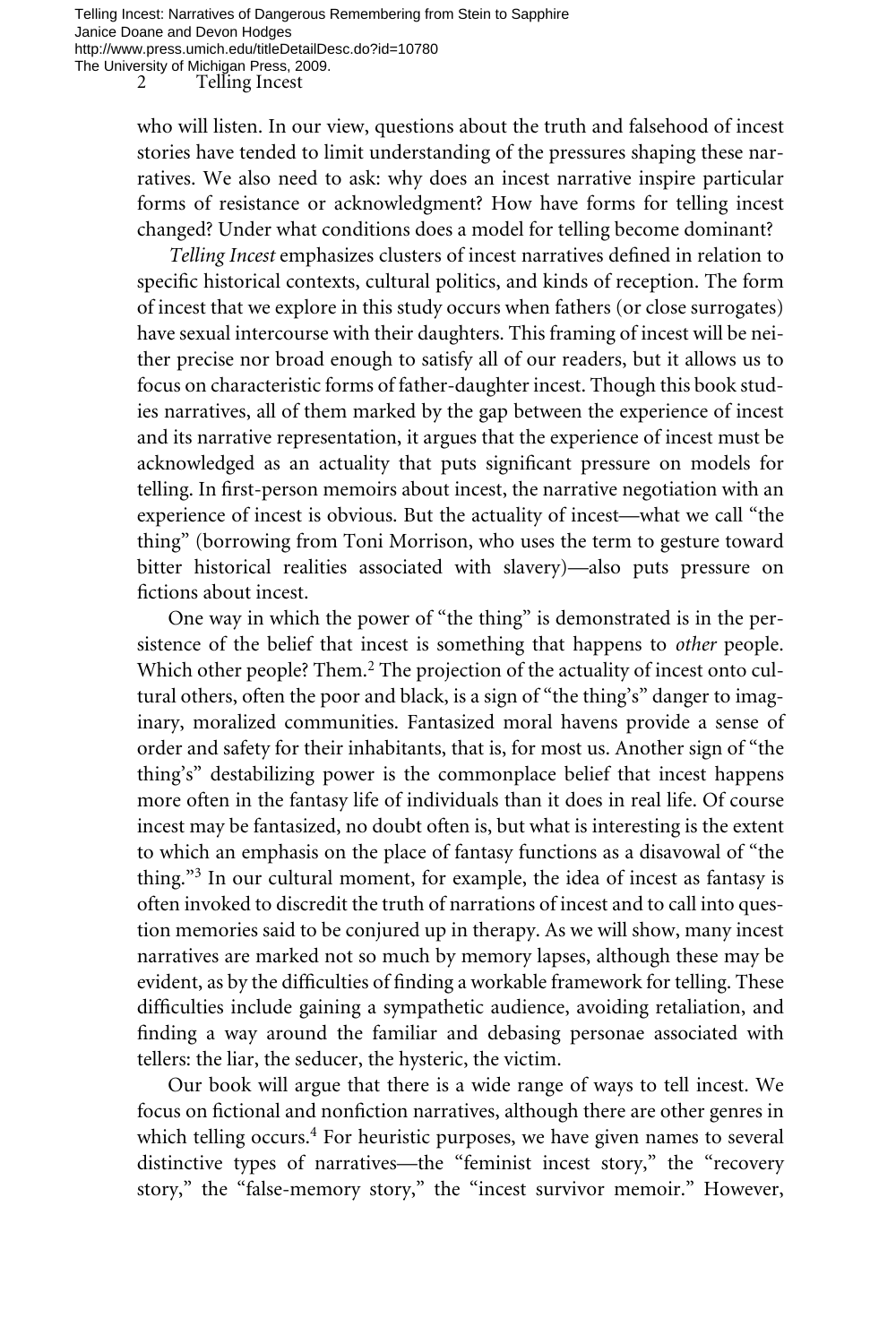when we discuss the specific differences between groups of stories, we hope not to enclose them within one reductive narrative paradigm, understood as particularly faddish or conventional. Clearly incest narratives produced under different historical conditions are distinguishable from one another, but even roughly contemporaneous stories that share generic similarities are not simple clones of one another.

Our own process of coming to understand incest narratives may serve to illustrate why it may be difficult to acknowledge the complexity of stories located within a single genre. When we first decided to study the incest survivor memoir, for example, we were confident about what we would find even before we started reading. We were primed by the debate about recovered and false memories to expect that memoirs about incest would be stories about recovered memories. For this reason, we also assumed that our response to them should be to decide on their truth or falsehood. After all, because incest is defined as a horrifying crime and evil act, the credibility of an accuser and the factual basis of the accusation are matters of serious concern. But focusing on truth and falsehood kept us measuring the credibility of narrators and the credulity of audiences rather than asking why our response was so constrained.

Because our response to women's incest narratives was shaped by the public outcry about the dangers of false memories, we feared that incest survivor memoirs might well be exploiting women's various experiences of distress, making them formulaic and undercutting the seriousness of earlier feminist political analyses of incest as about power. We were surprised to discover that there was a significant gap between these often thoughtful and carefully crafted memoirs and their representation by many critics as self-pitying and naive victim stories. In addition, we discovered far fewer full-length memoirs than we expected to find, which led us to question the accuracy of the widespread perception that narratives of sexual abuse have reached an "epidemic frequency" (Crews, 129).<sup>5</sup> Sobered by our experience of reading and analyzing incest survivor memoirs, we were reminded that even feminists, perhaps especially feminists, may abet such fears when trying to separate themselves from women who are assumed to be hysterical and invested in victim culture. We have learned to take to heart Tania Modleski's slogan about women in patriarchy: "One is a hysteric; two are a movement" (*Old Wives' Tales,* 22). Read more than two incest survivor memoirs, we discovered, and their class analysis and their challenging experimentation with narrative conventions of telling suddenly become visible.

Analyzing our initial skepticism about memoirs of incest, we were reminded how much the socially powerful rhetoric of the media reflects and plays upon our fears about being duped, fears exacerbated in an age in which unreliable and unverifiable information proliferates. Our effort to understand women's tellings of incest was thus complicated by our repeated efforts to sup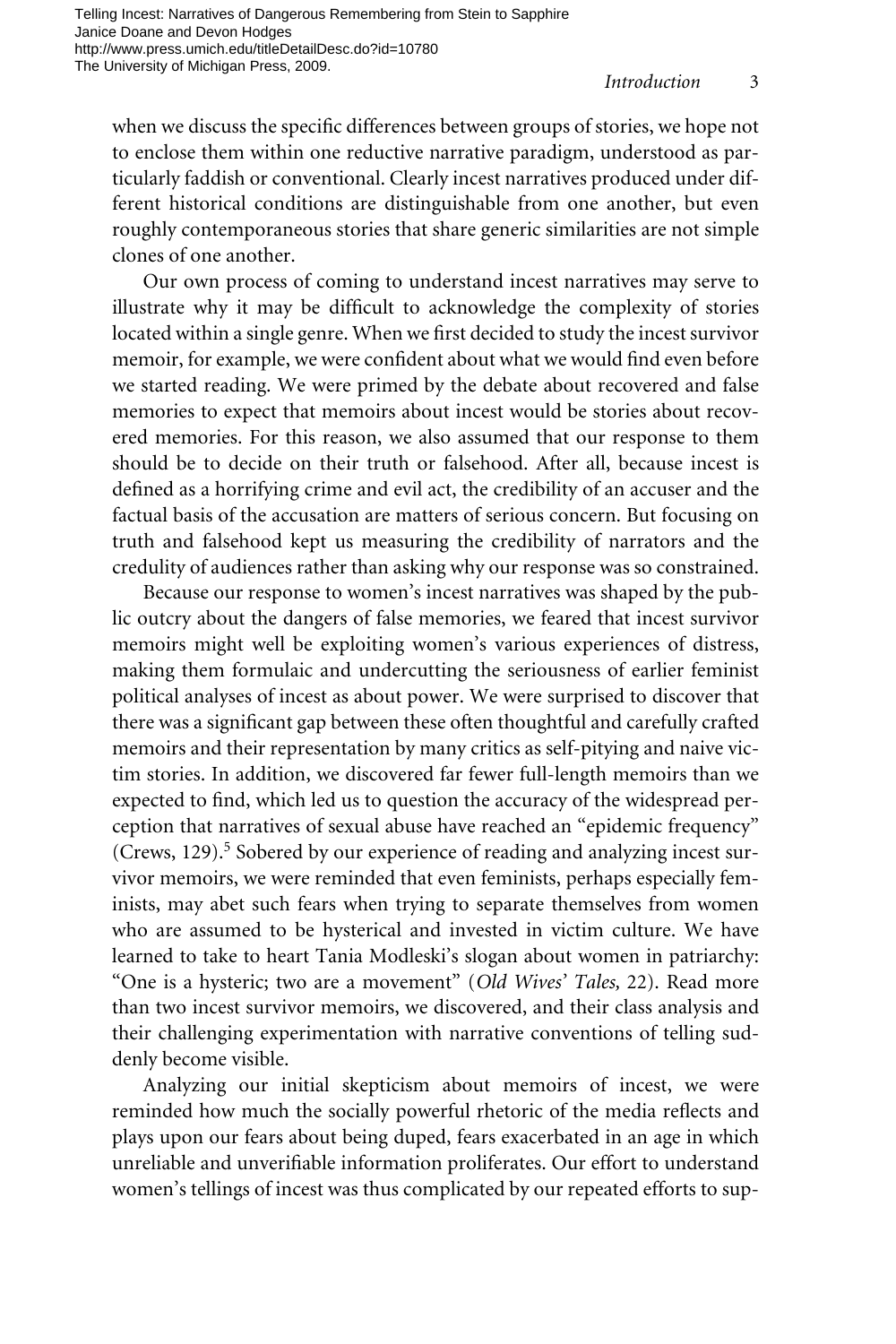ply the fairness usually lacking in media accounts of sensational events. However, we came to understand that our hope for magisterial judiciousness reflected an unconscious desire to meet requirements for credibility that the debate about true and false memories has vividly dramatized. As women and feminists, we are speakers who are, in the cultural imaginary, doubly linked to hysteria and unreason: No wonder that we were trying so hard to be reasonable and that other feminists in this debate often bend over backward to articulate an absolutely sensible position.

An important aid to discovering our voice was Janice Haaken's fine but obsessively responsible book, *Pillar of Salt.* Haaken's work on the sexual abuse recovery movement has been important to our own understanding of the political and social tensions fueling the memory wars. Although she is a therapist working in the trenches, and her perspective and concerns are thus somewhat different from our own, Haaken shares our desire to "move beyond the poles of 'true and false' recollections of child abuse" (2). Her method is to find a "third position"  $(8)$ ; but finally, it is hard to discern what that position is. Haaken attempts to be completely responsible, to address every point of view. Unfortunately, this practice makes her book confusingly inclusive, with the result that its interpretative stance is difficult to discern. Haaken's book showed us that the way out of the true-false dichotomy is not to be found in a narrative that aspires to an incontrovertible reasonableness.

As we have discovered, reason itself is a partisan in the recent controversies about the status of recovered memory. To show how the voice of reason is deployed in these debates, **Chapter 1, "Ordinary Doings,"** begins with a discussion of *Rewriting the Soul* by Ian Hacking, a prominent philosopher who has been influential in debates about how to understand claims of child abuse. Hacking tries to establish a historical genealogy for phrases such as *child abuse* and *sexual harassment* so that reasonable people might come to some agreement about what these terms properly refer to. Like many social constructionists, Hacking hopes to emphasize, in a productive way, the postmodernist understanding that reality is constructed by language. Yet to counter the new—and threatening—discursive practice he names "memoro-politics," Hacking himself scurries back to foundational entities—"character" and "the soul"—as places of refuge. His argument relies upon the solid truth of these terms, a truth that memoro-politics, allied with a coercive therapeutic science of the self, apparently undoes by encouraging women to rename and thereby invent the past.

Similarly, Allan Young, in *The Harmony of Illusions,* argues that post-traumatic stress disorder, sometimes assumed to be a timeless and universal problem, became "real" through the use of narratives, such as the various *Diagnostic and Statistical Manuals of Mental Disorders* and developing medical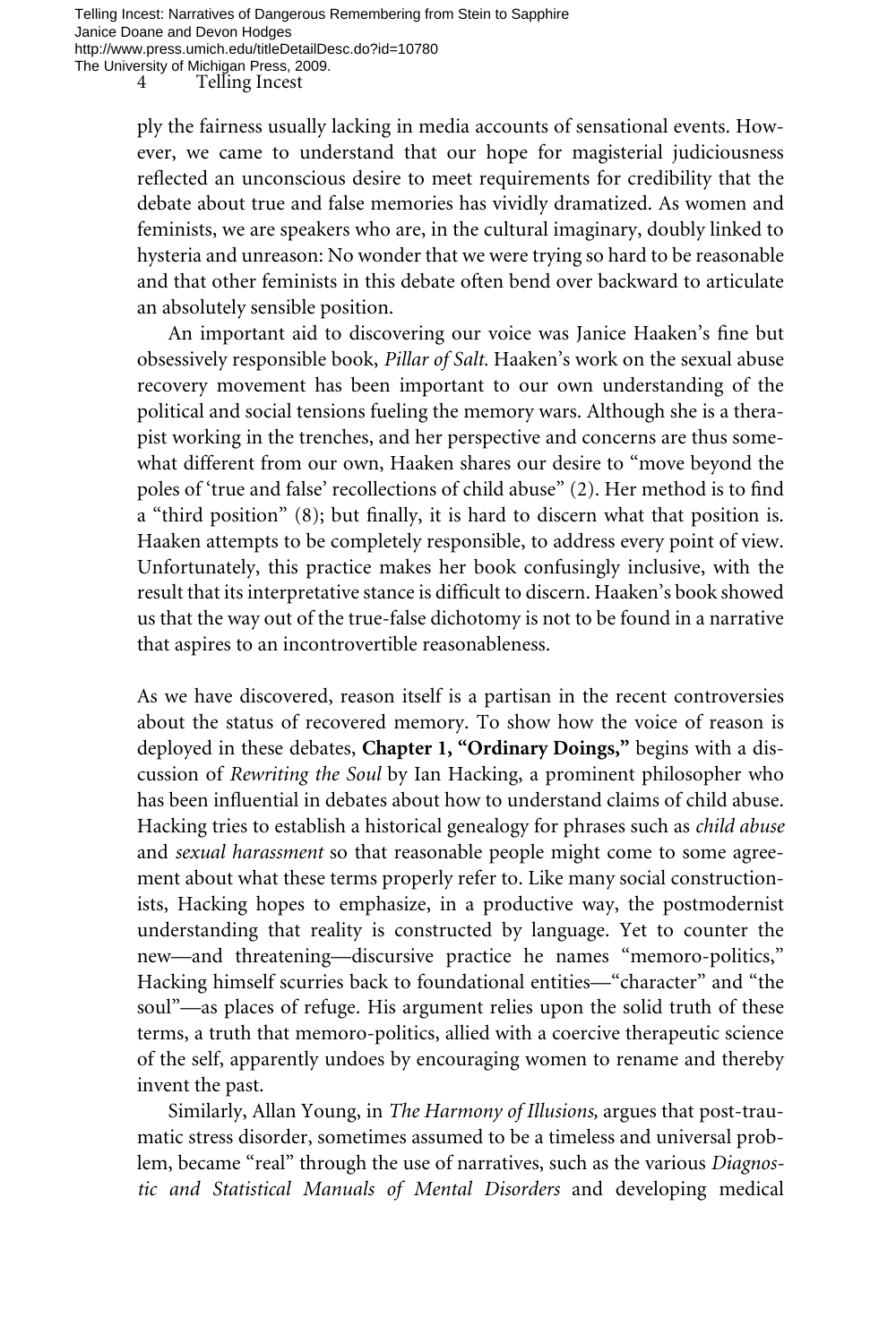practices. Like Hacking, Young offers a disturbing history of "a new language of self-deception" that justifies "the emergence of a new class of authorities" (4). Young's investment in the determining power of language and social practices thus shapes his reading of traumatic memory narratives: they require "self-deception." How, then, can he consider the impact of actual events, events that victims may not be able to name?

For us, incest is not simply an intrapsychic event, and it is not simply a narrative invention. Although we share with social constructionists an awareness of the constitutive role of language, and our book considers the social contexts for telling, we challenge the so-called reasonable story about *child abuse* by showing some of what such a story silences. Using case records of incest, the letters of Maimie Pinzer, the narrative of Sojourner Truth, and the writings of Gertrude Stein, we explore accounts, written in the late nineteenth and early twentieth centuries, in which women manage to narrate incestuous experiences even before those experiences are given the name *child abuse* or *incest.* These new interpreters of experience create a space for telling that is almost ghostly, so tenuous is its authority and its claim to be something other than an assault on public morality.

In the late nineteenth century, the dominant narrative about incest locates the actuality of incest in homes of the poor and the racially other, understood to be sites of immorality. So, for example, for a black man or woman to speak about incest is to reinforce the notion that the black family is a "tangle of pathology," to use the words of the Moynihan report (*Negro Family,* 30). In **Chapter 2, "Signifying Incest,"** we discuss how two celebrated African-American writers, Ralph Ellison and Toni Morrison, tell incest. In Ellison's *Invisible Man,* an African-American father, Trueblood, tells a story about incest that both reveals the white father (as embodied in Mr. Norton) to be a perpetrator and allows Trueblood, as a perpetrator himself, to enhance his own paternal authority. This paternalistic narrative is challenged, we argue, by Toni Morrison in *The Bluest Eye,* a novel that attempts to narrate the story of incest from what was, in the late 1960s, the almost unimaginable position of the black daughter.

The cultural work done by these narratives is enormous, and this is why we devote a chapter to African-American incest novels in this book.<sup>6</sup> They rewrite the received incest story so as to shift the responsibility for incest from marginalized and poor people to those whose social status and authority allow them to commit acts of incestuous violence and to silence speech about them. The African-American incest narrative thus gives shape to a realm of experience occluded by the dominant story, namely that slavery was a paternalistic institution in which white men economically and sexually exploited people that they defined as their dependents. While this rewriting of the official story may itself become a moralized enclosure, one that makes it difficult for African-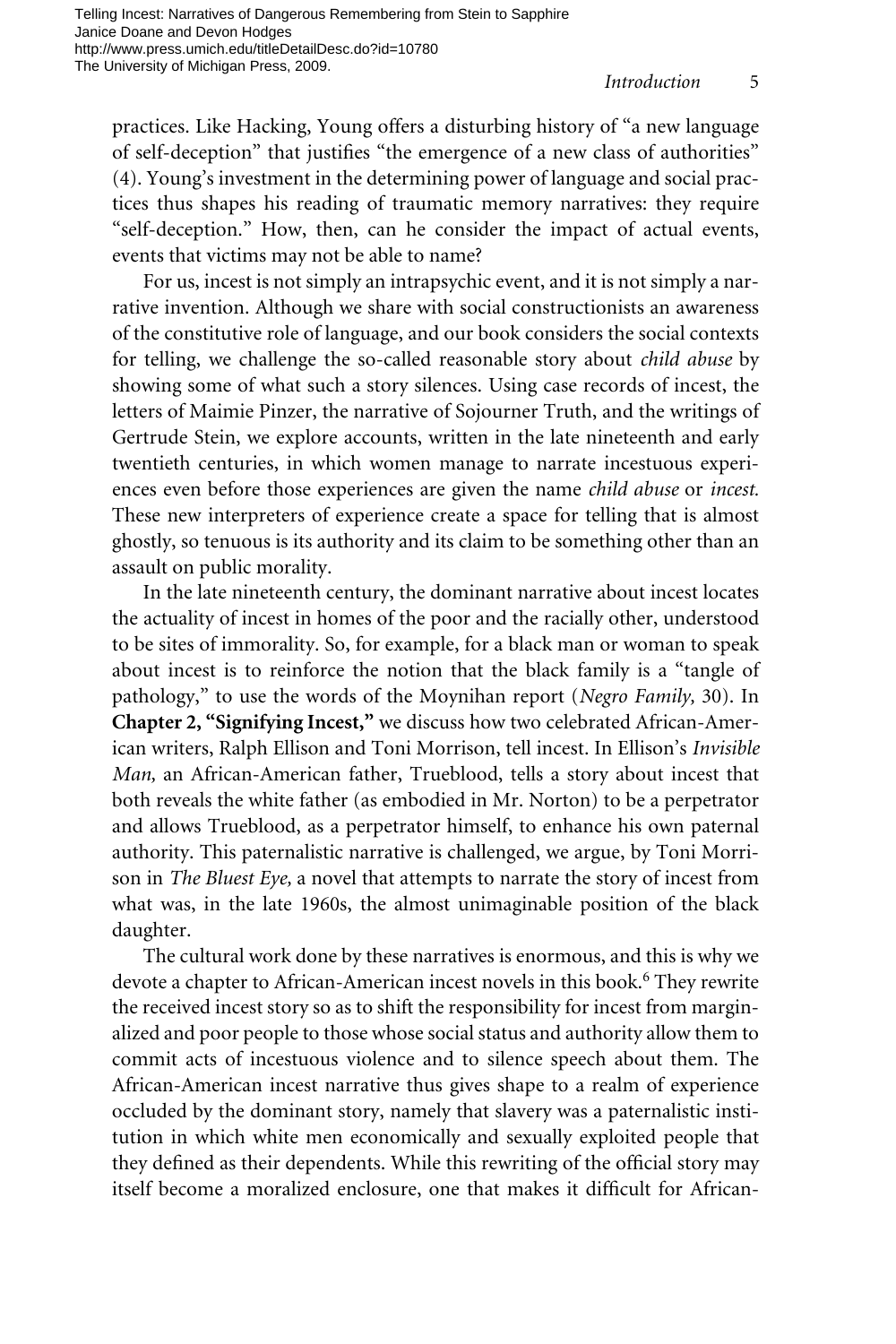6 Telling Incest Telling Incest: Narratives of Dangerous Remembering from Stein to Sapphire Janice Doane and Devon Hodges http://www.press.umich.edu/titleDetailDesc.do?id=10780 The University of Michigan Press, 2009.

> American women to tell about incest in their own families, it defiantly makes visible the larger social field in which incest takes place and explains why incest is projected onto culturally marginal people as something only *they* do.

> In the late 1970s and early 1980s, white feminists drew upon the writings of African-American women, not only *The Bluest Eye* but also Gayle Jones's *Corregidora* and Maya Angelou's *I Know Why the Caged Bird Sings,* in order to formulate what we call the "feminist incest story." **Chapter 3, "It's about Patriarchal Power,"** focuses on two influential nonfiction books, Louise Armstrong's *Kiss Daddy Good Night* and Judith Herman's *Father-Daughter Incest,* that tell a story about incest as an effect of patriarchy. The feminist incest story challenges official claims about incest that are predominant and pervasive in the professional discourses of anthropology and psychology: the claim that the incest taboo founds culture by requiring the exogamous exchange of women, making incest seem rare and outside culture; the claim that daughters who tell about incest are projecting their own transgressive desires for their fathers; the claim that cold wives and collusive mothers are to blame. Authors of the feminist incest story made these familiar claims seem strange by turning the tables. They collected women's stories to show that incest was not rare but ordinary; they challenged Freud's focus on the daughter's desire by focusing on the father's desire and power, an emphasis that lifted blame from mothers as well as daughters.

> Patriarchal myths seemed to be replaced, at last, by women's truth. But producers of the feminist incest story did not see that by effecting a reversal, their story was shaped by the culturally powerful narratives that they had rejected. The feminist incest story, disseminated at a moment of high feminist expectation, assumed that speaking out is telling all—and that telling all would make possible revolutionary change. In this way, the feminist incest story was a paradigmatic instance of that smart but somewhat dated feminist sound bite: "The personal is political." Showing how gendered forms of social inequality distorted family life, feminists who wrote about incest were impelled by a belief that women's testimony about incest, the feminist incest story, would be productive of massive political change.

> While these hopes were not satisfied, the feminist incest story did create cultural space for paying new attention to what happened to victims of incest. In **Chapter 4, "The Canonical Incest Story,"** we look at a few of the bestknown books about incest written in the 1980s: Alice Walker's *The Color Purple,* Ellen Bass and Laura Davis's *The Courage to Heal,* and Jane Smiley's *A Thousand Acres.* These incest narratives offer versions of the "recovery story." The word *recovery* has a double meaning. It refers to the act of recapturing memories of incest that have been disassociated and forgotten, and it also suggests the process of healing from a traumatic event.<sup>7</sup> These narratives appropriate elements of the canonical American story about a beset individual's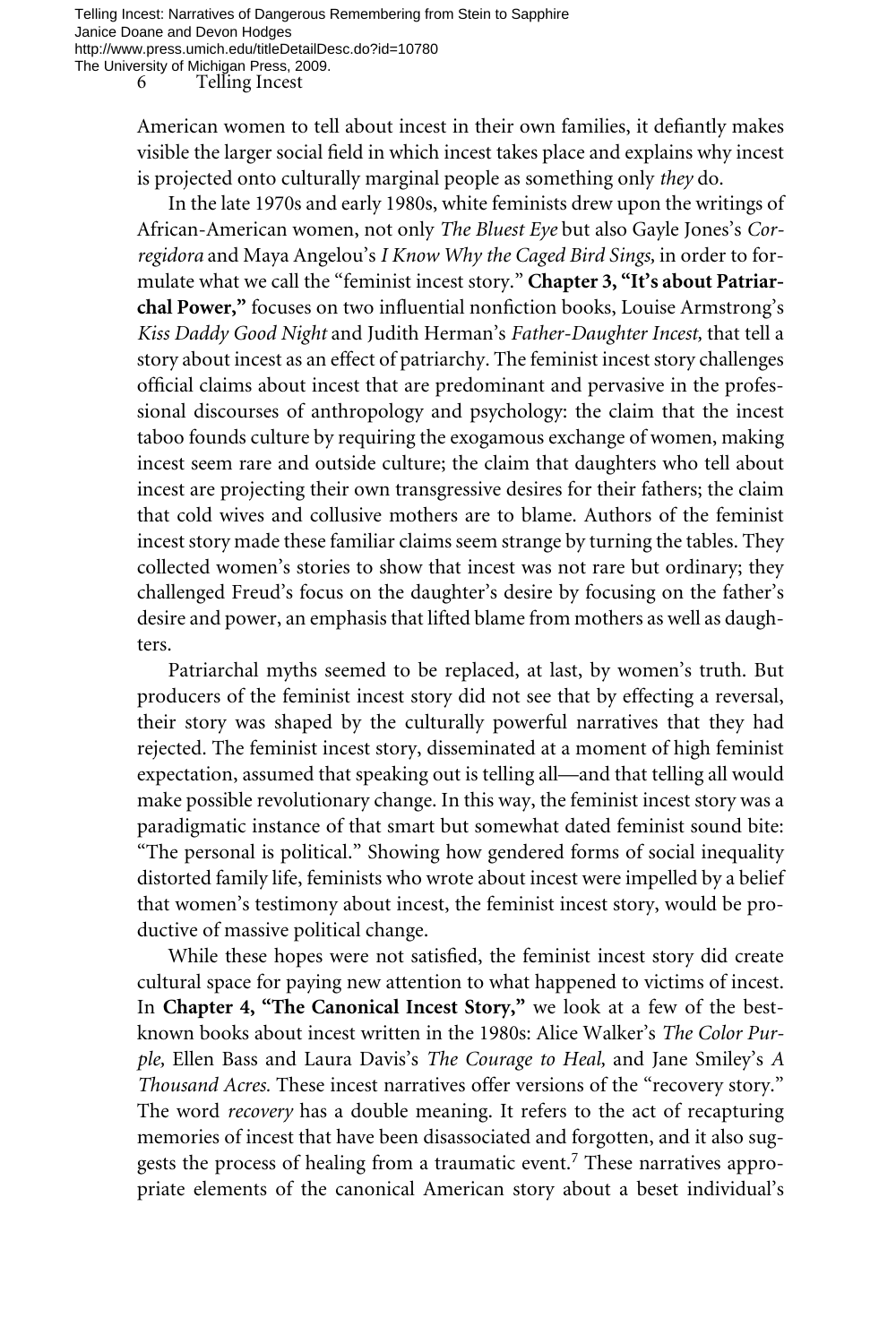(here an abused woman's) heroic resistance to a constrictive social order that leads to the creation of a newly redeemed community. The revolution promised by the feminist incest story never happened in the real world, but it happens rhetorically in the incest recovery story. This narrative model thus incorporates the energies of the feminist incest story in its promise to free the beset incest victim from an oppressive past.

The wide success, the marketability, of these recovery narratives has evoked both acclaim and condemnation. While some readers were grateful for narratives that celebrated new possibilities for survivors of incest—the word *survivor* itself suggesting a separation from a past scene of injury—detractors maintained that incest was now all too easy to tell, and perhaps the *only* story of women's distress that could be heard. In **Chapter 5, "The Science of Memory,"** we look at narratives that attempt to demonstrate that the proliferation of women's stories about recovering memories of incest is a symptom of the invidious power of therapists. We call these stories "false-memory stories." To readers unfamiliar with this jargon, "false memory" is shorthand for "falsememory syndrome," a syndrome that purports to describe the process by which patients come to believe in the truth of false memories, that is, in incest memories that are fabricated rather than recovered within a therapeutic session. In false-memory stories, the recovery of memories of incest never leads to healing. Instead, the false-memory story describes how therapists lead patients to believe that they are incest victims and then how parents come to be considered monsters by their deluded daughters.

By the early 1990s, the lineaments of the false-memory story were beginning to solidify. In this genre of narrative, a writer attempts to provide scientific evidence about how easily memories are distorted in order to invalidate women's claims to have recovered true memories of incest, especially in therapy. False-memory stories often provide thoughtful descriptions of the malleability of memory. Yet an insistence on the distorting properties of memory also becomes a source of anxiety for producers of this kind of narrative. Writers who attack "recovery stories" believe that they can locate the truth, which is that these stories are false. But because these writers have dramatized the power of narrative frameworks in constructing the past, they also reveal their own work to be highly mediated. Furthermore, false-memory narratives, which highlight the role of the market in promoting therapies and claims of abuse, also participate in the consumption and exchange of popular narratives about victims, a discourse they decry.

Nonetheless, the false-memory story, which structures a dichotomy between true and false memory, has demonstrated its dominance by effectively defining incest tellings as something to be debated. As Mike Males notes, although "sexual and other violent abuse of children" is a documented and severe problem, the supposedly false memories of those who tell incest now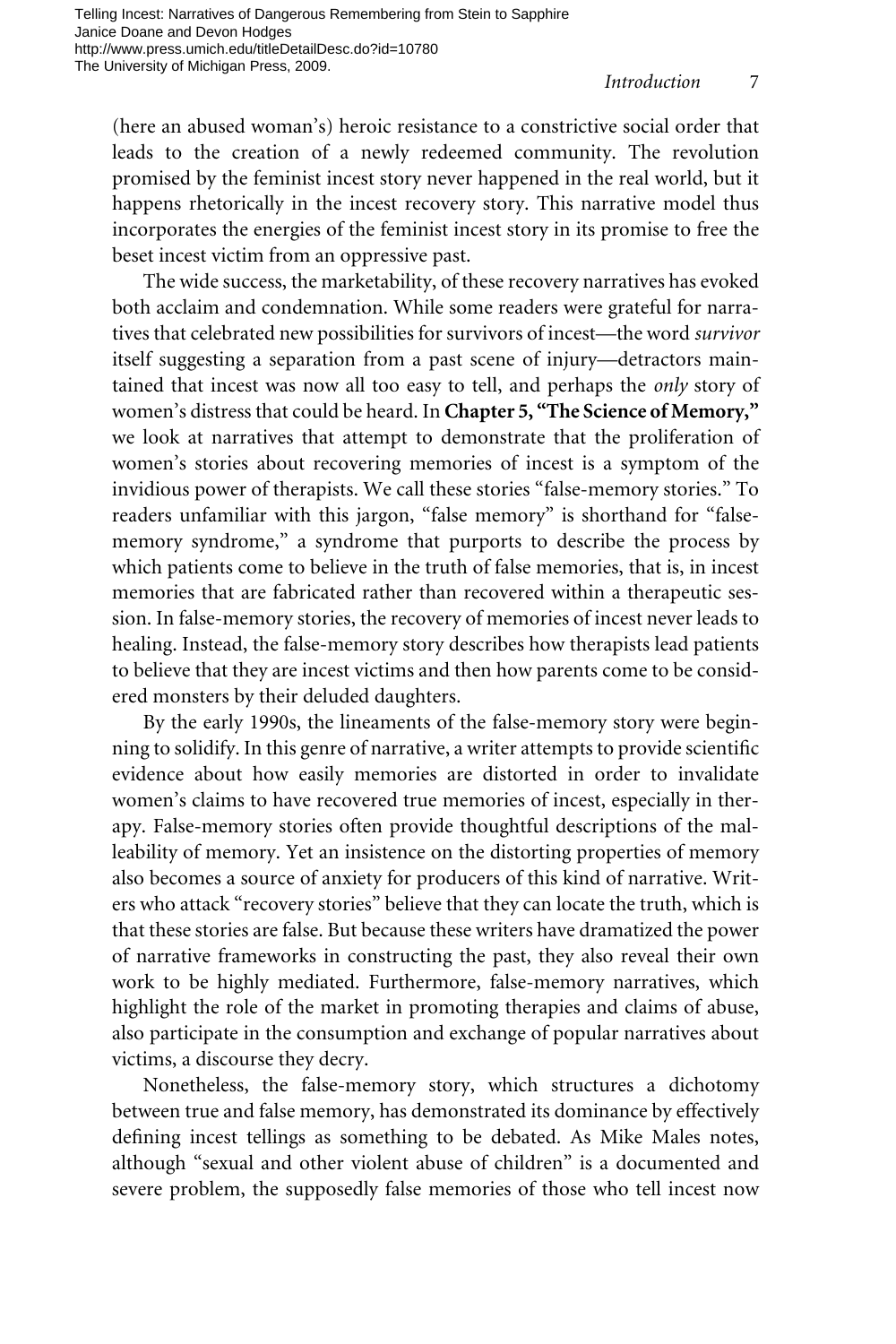seems to be a bigger crime (10). One way to think about the size of the problem is by looking at its coverage. In 1994, according to Mike Staunton, "more than 80 percent of the coverage of sexual abuse" in prominent weekly magazines "focused on false accusations involving supposed false memory"  $(44)$ .<sup>8</sup> Given this public framing of the topic of sexual abuse, it is not surprising that readers might have doubts about the truthfulness of women's incest narratives.

Yet heightened skepticism may defeat understanding of new contributions to the expression of women's subjectivity and oppression as still incompletely tellable. As we have already discussed, our skepticism initially made it difficult for us to understand the contributions made by incest survivor memoirs, the subject of **Chapter 6, "The Incest Survivor Memoir."** These memoirs occupy a discursive space opened up thanks to the political and intellectual gains made by both "feminist" and "recovery" stories. However, they also challenge the view that healing is easy by emphasizing the damaging, long-lasting effects of trauma. These new stories thus make visible the difficulty of remembering and telling that many other tellers had downplayed. With the acknowledgment of lasting trauma in these new tellings also comes an increased understanding and analysis of the limitations of language and, therefore, of the inevitability of uncertainty, paradox, and reconstruction in giving public expression to private wounds. Incest survivor memoirs also offer a layered representation of both the event and the way fantasy can give shape to both the victim's and the perpetrator's understandings of an event. These stories thus contest the belief, further promulgated by the now familiar practice of couching the understanding of incest in terms of truth and falsehood, that fantasy is a falsehood and an event is the raw truth.

But if the literature of trauma disputes the possibility of a *fantasized* event causing trauma, is the reality of trauma thereby exalted and the fantasy life of trauma victims consequently ignored?9 Our reading of work on trauma suggests that trauma theorists strive both to consider the social and experiential sources of trauma and also how trauma is internalized and narrated. This negotiation often leads not to a forgetting of the place of fantasy but to an emphasis upon it, upon mechanisms of repression, dissociation, denial, and repetition. Interestingly, these are mechanisms that allow the incest victim and her therapist to direct their attention away from rather than toward the finding of facts.

It might also be said that psychoanalysis as an institution sometimes deflects attention from large-scale social problems like incest abuse. As Michelle Massé has pointed out, a focus on individual psycho-pathologies can blind us to the "larger cultural production of discipline and punishment" shaping "the individual psychodrama" (5). "Our repression-based analyses," Massé writes, "thus construct a reassuring critical fiction," one that draws attention to psychic mechanisms and thus relegates to the margins the external, social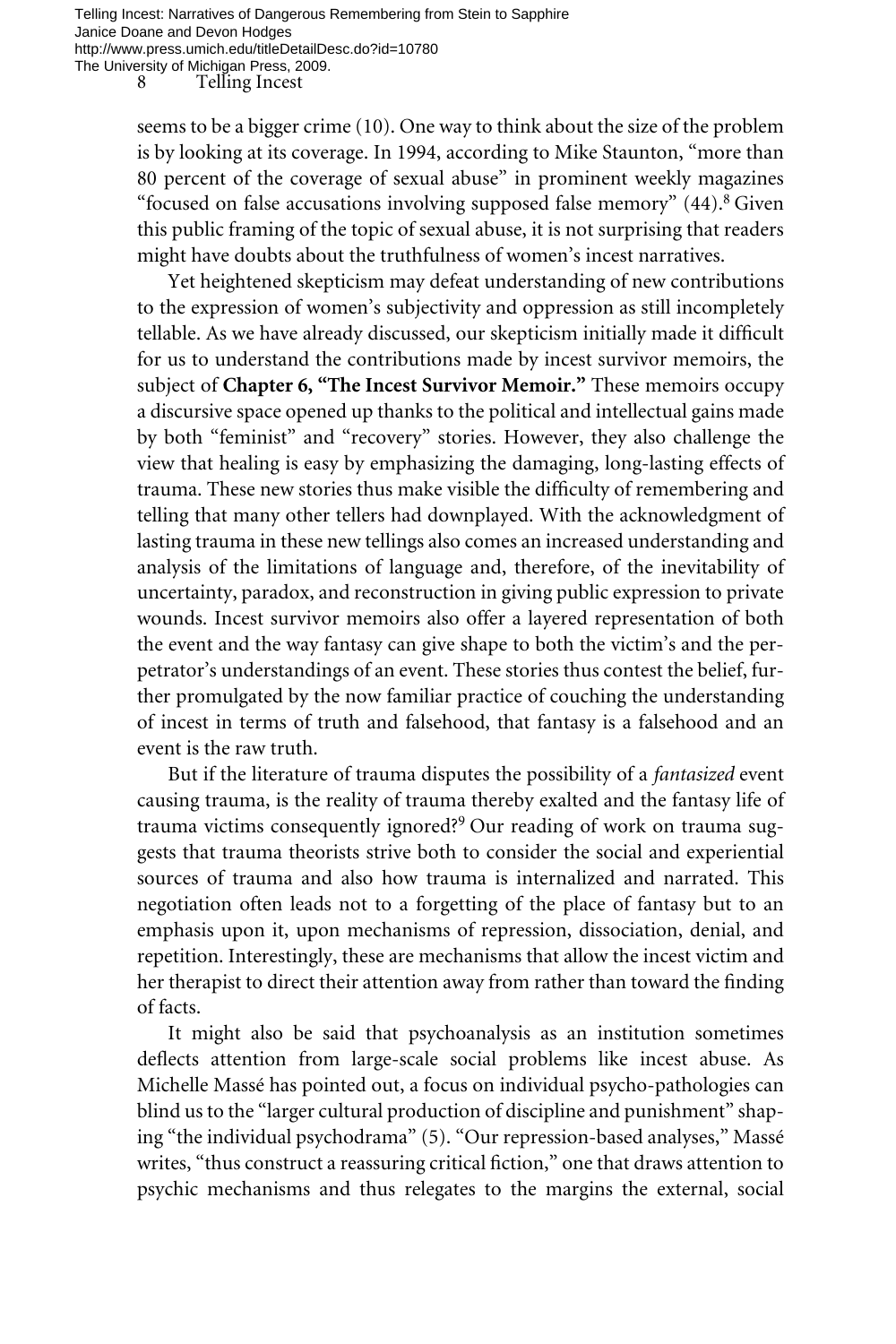Telling Incest: Narratives of Dangerous Remembering from Stein to Sapphire Janice Doane and Devon Hodges http://www.press.umich.edu/titleDetailDesc.do?id=10780 The University of Michigan Press, 2009.

sources of trauma (11). Critics like Mark Pendergrast believe that analysts of trauma unduly emphasize the factual basis of women's narratives about traumatic events, but Massé's words are a reminder that the psychoanalytic understanding of trauma may lead to forgetting as well as to remembering past traumatic experiences.

Although they highlight the artful reconstruction involved in narrating a terrifying past event, producers of the incest survivor memoir still insist upon the truth of their memories of incest, that "the thing" really happened, thus continuing to provoke incredulity and outrage. In **Chapter 7, "On the Borders of the Real,"** we discuss Dorothy Allison's *Bastard out of Carolina* and Sapphire's Push, novels that also mix fiction and truth within the more hybrid genre of autobiographical fiction, a genre that is "not biography and yet not lies," as Allison describes it (*Trash*, 12). These novels seem to confirm expectations that incest is likely to be found in homes of the poor. They also might seem to favor traditions of the "recovery story" that exalt central characters as individuals who rise above their circumstances, or, in the case of contemporary incest narratives, who move from trauma to recovery and become "survivors." We explore Allison's and Sapphire's use of the resources of the recovery story to endow a culturally marginalized incest victim with full humanity and subjectivity, thereby allowing her to voice a believable account of the *difficulty* of rising above oppressive circumstances. At the same time, these novels encourage readers to believe in the exceptional individual: protagonists of these novels "push" impressively far. The uneasy but productive way in which the recovery plot is used against itself in these two novels offers another instance of a complex form of telling.

By the end of our book, readers will not have found a litmus test for deriving the truth or falsehood of incest stories. Instead, we hope to offer strategies for thinking about the multiple ways in which women have told incest stories and gained a hearing. In order to locate the historical shifts in the dynamic of telling and listening, it has been helpful to think about fault lines where the unsayable disrupts a dominant paradigm for telling. Cathy Caruth explains that deconstruction (which we could understand here as a method of struggling to express what cannot be spoken) comes to understand any text as a site of the possibility of a new reference, one that cannot be accounted for in "preconceived conceptual terms" (Caruth and Esch, 3). This way of understanding a text challenges the more constricted view adopted by Hacking and Young, which implies that only what is named can be real. Our own strategy for listening is to notice where emerging realities—new references—are marked in narratives about incest. These references disrupt familiar patterns of narrating and understanding incest.

One way to understand what Caruth means by "preconceived conceptual